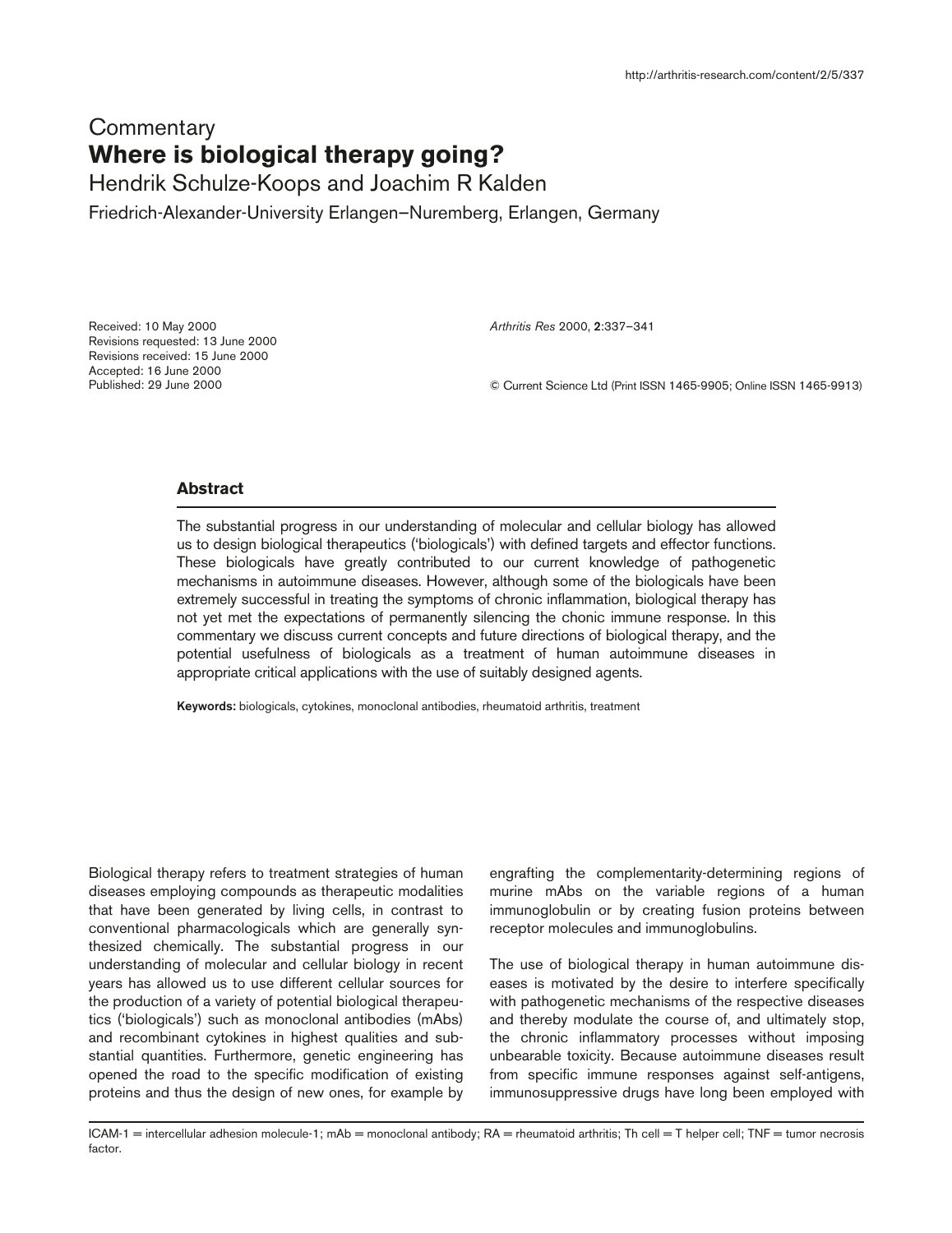some clinical benefit. However, because they are associated with a number of side effects related to general immunosuppression, they cannot be considered optimal therapy. An ideal form of therapy would be one that exclusively targeted those cells perpetuating the chronic inflammation with minimal effects on other aspects of the immune or inflammatory systems. Although the present understanding of the pathogenesis of human autoimmune diseases is still incomplete, it has become clear in recent years that the mechanisms resulting in the destruction of tissue and the loss of organ function during the course of an autoimmune disease are essentially the same as those in protective immunity against invasive microorganisms.

Of fundamental importance in initiating, controlling and driving these specific immune responses are CD4+ T cells. CD4+ T cells are activated by an antigen (a peptide) recognized specifically by their T cell receptor if presented in the context of a specific MHC (major histocompatibility complex) class II molecule on the surface of an antigenpresenting cell. Once activated, CD4+ T cells become the central regulators of specific immune responses and determine to a large extent the outcome of immune reactions by activating different effector functions of the immune system. It is therefore no surprise that activated CD4+ T cells can be found in inflammatory infiltrates in many human autoimmune diseases and it is generally agreed that CD4+ T cells have a pivotal role in initiating and maintaining autoimmunity. The induction of tissue-damaging autoimmunity in some animal models of autoimmune diseases by the transfer of CD4+ T cells from sick animals into healthy syngeneic recipients can be regarded as further evidence of the importance of CD4+ T cells in autoimmunity.

Consequently, on the basis of the concept that activated CD4+ T cells are the key mediators of chronic autoimmune inflammation, patients with autoimmune diseases have been given biologicals that interfere with the activation of T cells, and in particular CD4+ T cells, such as mAbs against CD4, CD5, CD7, CD25 and CD52. The data from those trials have been reported in detail [1–3], and an extensive review of the clinical experience is beyond the scope of this commentary. It became apparent from those initial studies that biologicals can safely be given to patients with relatively few and minor side effects and that the application of mAbs to T cell surface receptors might be associated with a clinical benefit. However, those studies have also raised several issues that will need to be addressed before mAb therapy to T cell surface receptors can be considered for wider use as a treatment principle.

First, so far neither the specific autoantigen(s) eliciting human autoimmune diseases nor the specific disease initiating or perpetuating T cells are known. Thus, as outlined above, targeting activated T cells or T cell subsets is so far the most rational approach to combating T cell-mediated

autoimmunity in humans feasible. However, this approach does not meet the expectations of exclusively affecting only those cells involved in the pathogenesis of the disease. Therefore, although they were not seen in the initial trials, one still has to be observant for possible unwanted side effects of a sustained depression of T cell function by the prolonged application of T cell-directed biologicals, for example increased prevalences of opportunistic infections and/or malignancies.

Second, with very few exceptions, the mAbs employed have generally failed to induce a sustained clinical improvement. In animals, mAbs against CD4 have been used successfully not only to prevent the induction of the disease in a variety of experimental autoimmune diseases but also to inhibit further disease progression when given after the initial inflammation has already become manifest [4–6]. However, the hope that mAbs might 'reprogram' the immune response in humans and permanently silence those CD4+ T cells that were activated, for example, under the 'umbrella' of an anti-CD4 mAb [7,8] has so far been completely unfulfilled.

Third, controlled clinical studies have largely failed to confirm the initial encouraging clinical observations (reviewed in [1–3]). A number of reasons, such as differences in study design, the use of diverse biological agents directed against the same target molecule with unexpected variances in biological activity and different definitions of a clinical response, might have contributed to the unfavorable results of the placebo-controlled trials. Moreover, in animal studies it has been demonstrated that, for example, concentrations of an anti-CD4 mAb above a specific threshold were necessary for anti-CD4 mAb-induced tolerance which, in addition, takes many weeks of treatment to become complete. However, those requirements were rarely met by the human studies. One notable exception to the disappointing controlled clinical trials was a study in which a non-depleting mAb against CD4, OKTcdr4a, was employed in patients with severe refractory rheumatoid arthritis (RA) [9]. The results from this placebo-controlled double-blind multicenter study suggest that clinical improvement in patients with refractory RA can be achieved by a non-depleting mAb against CD4. Repeated administration of the anti-CD4 mAb resulted in increased clinical benefit. Most interestingly, a profound impact on T cell functions was induced by the mAb, leading to a marked diminution in the capacity of peripheral blood mononuclear cells to produce pro-inflammatory cytokines [9]. Carefully designed future studies that take the concerns and arguments outlined above into consideration will have to show whether biologicals directed against T cell receptors are not only safe, but also powerful immunomodulatory agents capable of permanently terminating unwanted and pathogenic autoimmune reactivity, if employed under appropriate critical conditions with suitably designed mAbs.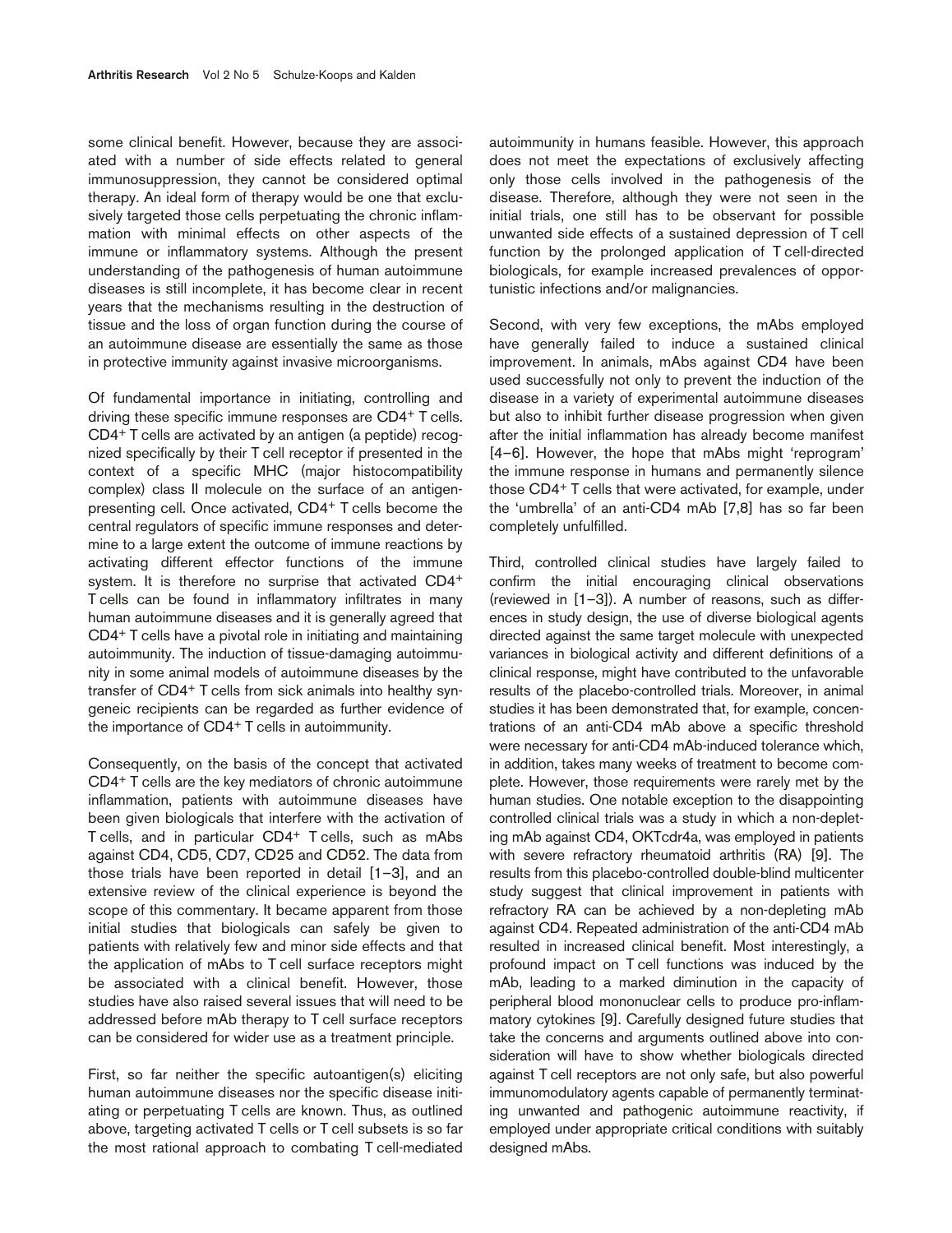Because of the central role of T cells in initiating and perpetuating the chronic immune reactions characteristic of autoimmune diseases, it was natural to employ biologicals first that directly interfered with T cell function by targeting the T cells themselves. However, T cell effector functions at sites of inflammation might also be regulated by controlling the recruitment of the lymphocytes into the tissue by targeting adhesion receptors. Several lines of evidence suggest that interactions between the endothelial cells of post-capillary venules and mononuclear cells in the circulation, mediated by a variety of adhesion molecules, govern the entry of inflammatory cells into the tissues [10].

Thus, one possible target for adhesion receptor-directed therapy is the adhesion receptor–counter-receptor pair leukocyte-function-associated antigen-1 (LFA-1, CD11α/ CD18) and intercellular adhesion molecule-1 (ICAM-1, CD54). The interaction of these receptors is critical for the transendothelial migration of T cells and for their subsequent activation [11,12]. In one clinical study, the hypothesis was tested that the application of a mAb against ICAM-1 was able to ameliorate the signs and symptoms of RA by blocking the migration of T cells into the synovium and their subsequent stimulation by locally expressed antigenic peptides *in vivo* [13]. Although the study was not especially designed to test clinical efficacy, the data are consistent with the conclusion that ICAM-1 has a central role in rheumatoid inflammation and might therefore be an important target in the treatment of RA. With our increasing knowledge of the adhesion receptors involved in controlling the transendothelial migration of T cells and, more specifically, T cell subsets, treatment principles targeting adhesion receptors, including chemokine receptors, should be of major interest for study in the future. However, because the mAb against ICAM-1 was of murine origin, it was of considerable immunogenicity. When patients were treated again with this agent, immune-complex-mediated side effects, including urticaria, angioedema, and serum complement protein consumption, were noted [14]. Therefore, if this type of treatment is to be of any beneficial effect in autoimmune diseases, it has to be substantiated with further trials in double-blind placebo-controlled studies with agents of lower immunogenicity.

Whereas the cellular basis of the immunopathogenesis of human autoimmune diseases has not been completely resolved, it has become clear that the excessive production of cytokines contributes to the pathogenesis of most of the diseases [15,16]. For example, many pro-inflammatory cytokines, in particular tumor necrosis factor (TNF)- $\alpha$ and IL-1, were demonstrated to be present in inflamed rheumatoid joints in high concentrations and also to be expressed in high copy numbers in synovial tissue, where they seem to account for many of the pathological and clinical manifestations of the disease [15]. TNF- $\alpha$  and IL-1 both contribute to leukocyte migration into the inflamed

tissue by activating endothelial cells, and, probably more importantly, promote cartilage and bone resorption and destruction by suppressing the synthesis of matrix components and by the stimulation of metalloproteinase production in fibroblasts [17]. Thus, the idea of blocking the biological activity of TNF- $\alpha$  or IL-1 became an attractive treatment principle. Neutralization of these cytokines can be achieved by a variety of different methods such as mAbs directed against the cytokines themselves, by mAbs blocking the interaction of the cytokines with their receptor, by applying cytokine receptor antagonists that bind to the cytokine receptors without expressing an intrinsic activity on the target cells, or by soluble cytokine receptors. During the past decade, all of those reagents have been explored as therapeutic means for treating autoimmune diseases. Some of the cytokine-directed biologicals have entered the clinic, where they have contributed substantially to the immense progress that has been made in recent years in the management of patients with autoimmune diseases. Currently, biologicals that neutralize TNFα have established themselves as a most valuable treatment alternative for an increasing number of autoimmune diseases.

The clinical efficacy of neutralizing  $TNF-\alpha$  as demonstrated in the various trials seems to be obvious [18–22]; however, the optimal treatment regimens with respect to dosage and duration and interval of application still need to be defined. Moreover, it should be kept in mind that in applying anti-inflammatory cytokines or pro-inflammatory cytokine inhibitors one has to be aware of our lack of knowledge of side effects that might appear during a longer course of treatment. For example, 7% of RA patients who were treated with one mAb against  $TNF-\alpha$ developed antibodies against nuclei and against doublestranded DNA of the IgM and IgG subclasses [23]. Although these antibodies disappeared with the cessation of therapy, possible long-term effects of these autoantibodies have not been documented. Finally, it has not been shown in greater detail whether long-term neutralization of TNF- $\alpha$  might be associated with the induction of any form of malignancy.

The success of the biologicals, in particular their clinical efficacy combined with their currently documented high degree of safety, has shown that a complex disease such as RA can be safely modulated by new therapeutic strategies that are directed to modulate a specific aspect of the underlying autoimmune process, thus avoiding general immunosuppression. However, it is becoming clear that decreasing the degree of global immunosuppression associated with therapy by employing targeted specificity might decrease the likelihood that a single therapeutic agent will provide long-term disease control. Consequently, biologicals are currently combined with conventional anti-rheumatic drugs in an attempt to achieve a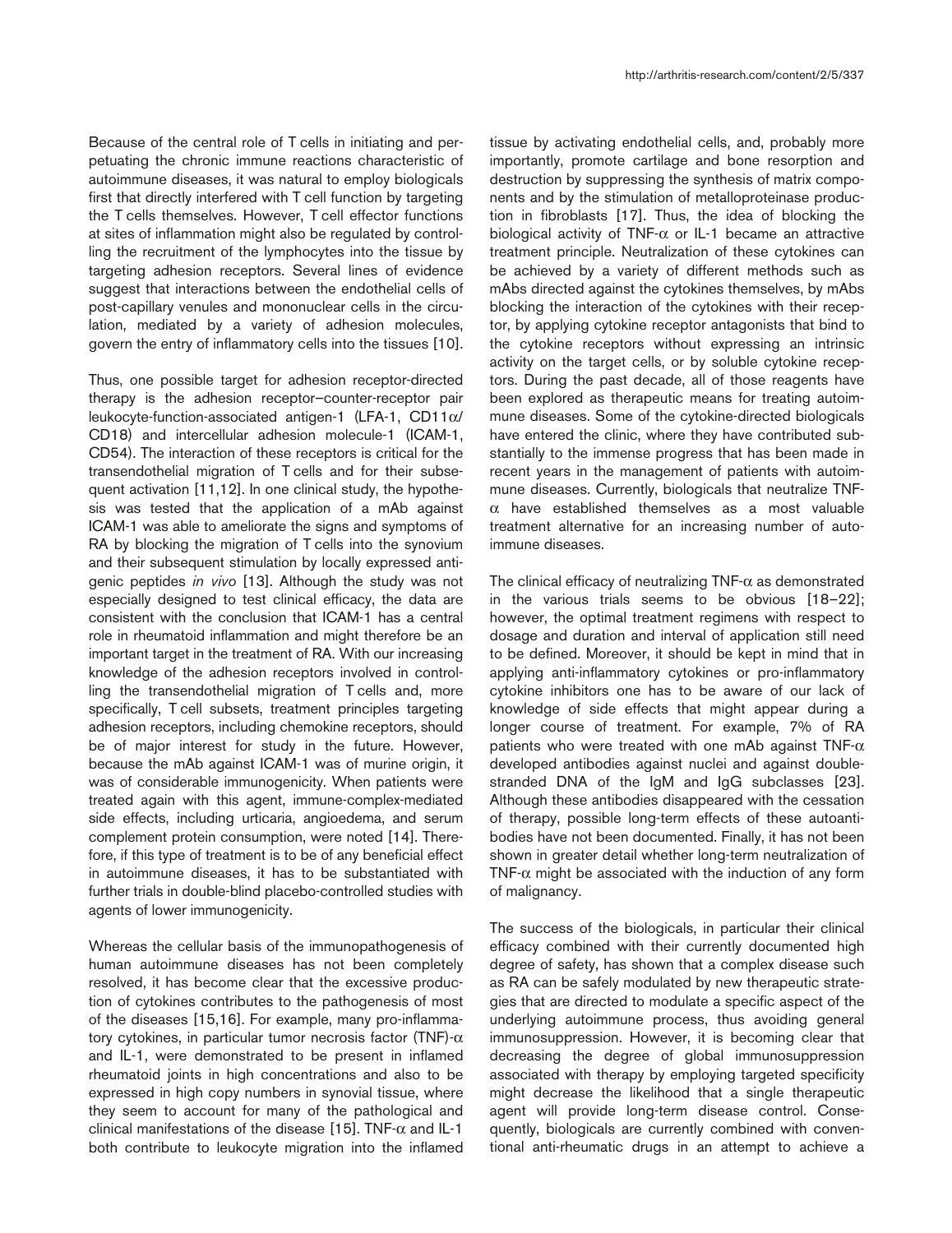synergistic clinical efficacy without increased toxicity. For example, the combination of methotrexate with TNF- $\alpha$ inhibitors has already provided some encouraging results [24]. In animal models, a synergy of combination biological therapy has also been demonstrated and it is to be expected that many of those combinations will also be tested clinically. Pilot studies of a combination treatment with mAbs against CD4 and against  $TNF-\alpha$  are already under way and the simultaneous use of TNF- $\alpha$  and IL-1 inhibitors will also be tested shortly.

Apart from the treatment principles described here in more detail, other innovative therapeutic strategies have been defined, some of which have already entered clinical trials. It will be interesting to observe the effect of those biologicals, such as inhibitors of CD28-mediated T cell co-stimulation, or recombinant cytokines that might modulate T cell effector function (IL-4, IL-10). An exciting approach to the treatment of autoimmune diseases, based on the increasing knowledge of different T helper (Th)-cell-mediated effector functions, has been discussed recently [25]. As evidence emerges that immune responses driven preferentially by activated Th1 cells seem to have a central role in the pathogenesis of several organ-specific autoimmune diseases in animals [26–28], recent data suggest that RA might reflect ongoing inflammation largely mediated by Th0 or Th1 cells without sufficient differentiation of Th2 cells to downmodulate inflammation [29]. Thus, the idea of switching the apparently detrimental Th1-dominated chronic immune response in RA into Th2-mediated immunity is intriguing. This treatment principle has been applied successfully to various animal models of human autoimmune diseases [30]. However, clinical trials in humans have not yet been conducted but will certainly be performed as soon as appropriate biologicals become available. In this regard, it is of interest to note that a defect in Th2 cell differentiation is characteristic of early stages of RA [31]. As molecular mechanisms involved in directing Th1 or Th2 cell differentiation are defined, they might serve as new targets for therapeutic immunomodulation, by either inhibitory or activatory biologicals, respectively.

Of all biologicals employed in the clinic so far, none has been specific for the cells or mechanisms involved in the pathogenesis of the respective diseases. Rather, although the tools were generally more specific than conventional immunosuppressants, they were still aimed at a broad range of targets throughout the body. If the eliciting autoantigen(s) of the diseases were known, one could target explicitly those T cells mediating the inflammation. It has been demonstrated that the replacement of single amino acids in immunogenic peptides might alter the differentiation of T cells to perform certain effector functions [32]. Thus, altering the T cell receptor ligand with a peptide analogue on functional antigen-presenting cells might deliver a signal to a T cell that confers differentiation of immunomodulatory rather than pro-inflammatory effector cells ('immune deviation'). In animal models, altered peptide ligands have been used successfully to prevent the onset and even inhibit the progress of experimental autoimmune diseases [33]. It is to be expected that treatment principles based on the concept of immune deviation will be tested in the clinic in the future.

In conclusion, on the basis of our expanding knowledge of the immune system, various biologicals have been designed, produced and employed in the clinic over the past decade. Although some biologicals have proved to be extremely successful in treating the symptoms of chronic inflammation and also seem to be able to slow disease progression, biological therapy has not yet met the expectations of permanently silencing chronic (auto)immune inflammation. However, it can be expected that an increasing understanding of the basic mechanism of immunity will define new possible target structures for therapeutic intervention. Therefore, exciting biological tools will enter the clinic and be tested for their efficacy in treating autoimmune diseases. It remains to be shown whether they will be able to terminate unwanted and pathogenic autoimmune reactions. Nevertheless, with the progress of recent years in mind, it is fair to keep our expectations high.

## **References**

- 1. Emmrich F, Schulze-Koops H, Burmester G: **Anti-CD4 and other antibodies to cell surface antigens for therapy.** In *Immunopharmacology of Joints and Connective Tissue*. Edited by Davies EM, Dingle JT. London: Academic Press; 1994:87–117.
- 2. Kalden JR, Breedveld FC, Burkhardt H, Burmester GR: *Immunological treatment of autoimmune diseases*. *Adv Immunol* 1998, **68**:333–418.
- 3. Schulze-Koops H, Burkhardt H, Kalden JR: **What we have learned from trials of immunomodulatory agents in RA: future directions.** *Drugs Today* 1998, **35**:327–351.
- 4. Wofsy D, Seaman WE: **Successful treatment of autoimmunity in NZB/NZW F1 mice with monoclonal antibody to L3T4.** *J Exp Med* 1985, **161**:378–391.
- 5. Waldor MK, Sriram S, Hardy R, Herzenberg LA, Lanier L, Lim M, Steinman L: **Reversal of experimental allergic encephalomyelitis with monoclonal antibody to a T-cell subset marker.** *Science* 1985, **227**:415–417.
- 6. Shizuru JA, Taylor-Edwards C, Banks BA, Gregory AK, Fathman CG: **Immunotherapy of the nonobese diabetic mouse: treatment with an antibody to T-helper lymphocytes.** *Science* 1988, **240**:659–662.
- 7. Cobbold SP, Qin SX, Waldmann H: **Reprogramming the immune system for tolerance with monoclonal antibodies.** *Semin Immunol* 1990, **2**:377–387.
- 8. Waldmann H: **Manipulation of T-cell responses with monoclonal antibodies.** *Annu Rev Immunol* 1989, **7**:407–444.
- 9. Schulze-Koops H, Davis LS, Haverty TP, Wacholtz MC, Lipsky PE: **Reduction of Th1 cell activity in the peripheral circulation of patients with rheumatoid arthritis after treatment with a nondepleting humanized monoclonal antibody to CD4.** *J Rheumatol* 1998, **25**:2065–2076.
- 10. Springer TA: **Adhesion receptors of the immune system.** *Nature* 1990, **346**:425–434.
- 11. Oppenheimer-Marks N, Davis LS, Bogue DT, Ramberg J, Lipsky PE: **Differential utilization of ICAM-1 and VCAM-1 during the adhesion and transendothelial migration of human T lymphocytes.** *J Immunol* 1991, **147**:2913–2921.
- 12. Kavanaugh, AF, Lightfoot E, Lipsky PE, Oppenheimer-Marks N: **The role of CD11/CD18 in adhesion and transendothelial migration of T cells: analysis utilizing CD18 deficient T cell clones.** *J Immunol* 1991, **146**:4149–4156.